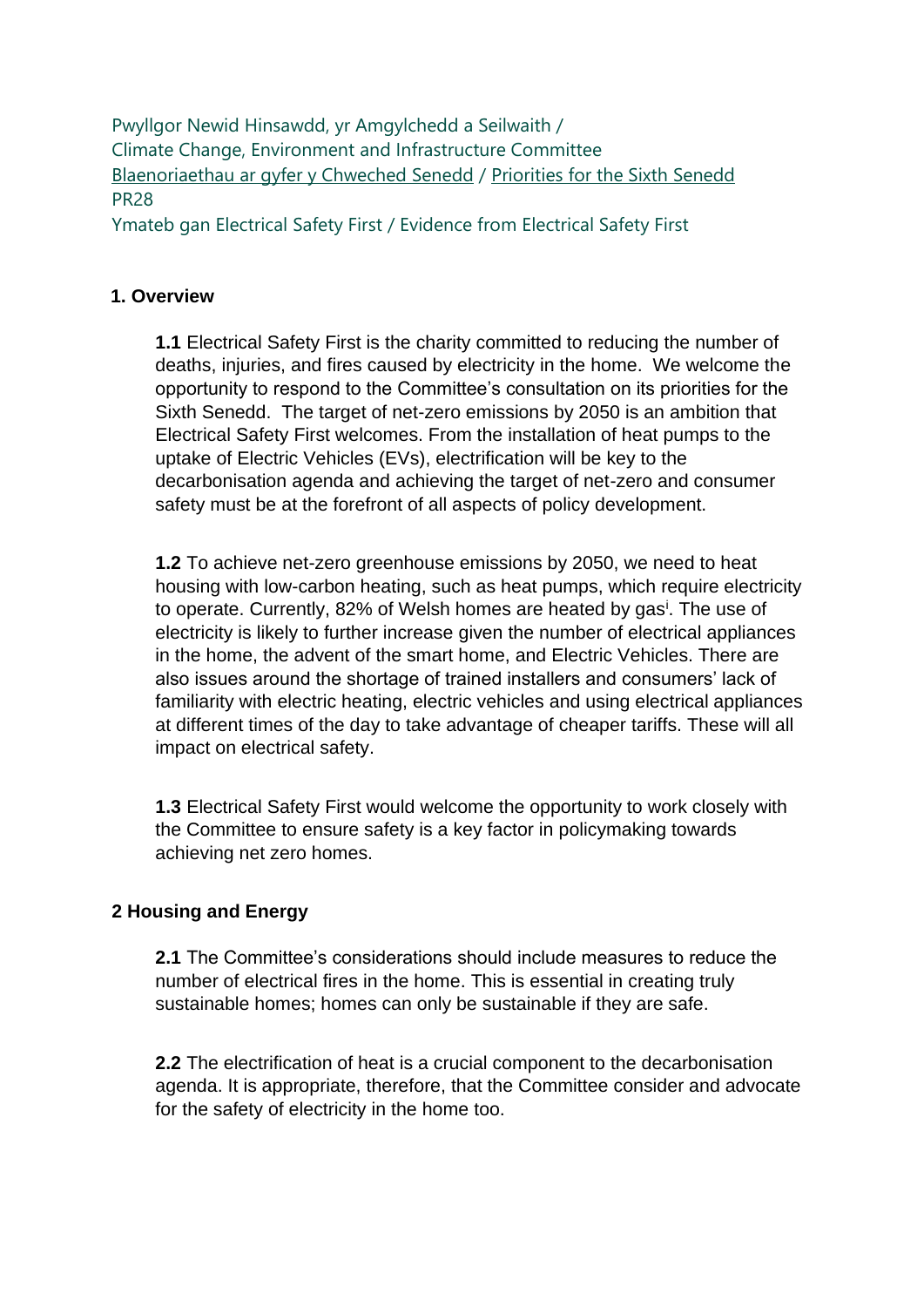**2.3** As such, safety should be considered as integral to the broader climate change and sustainability agenda, and this should include a focus by the Committee on the following key areas.

## **2.4 Maintenance and qualified installer base**

- **2.4.1** The Minister's priorities on the decarbonisation and electrification of heat are crucial steps in achieving the net-zero target. To achieve this target, there will be a need for the deployment of heat pumps across the Welsh housing stock.
- **2.4.2** With the shift to electrified heating, it is crucial that stringent standards and processes are applied to low carbon heating installations. Given that all electrical installations deteriorate with age, it is important that they are periodically inspected and tested to confirm whether they are in a safe condition for continued use. The Committee should encourage regular servicing of low (or zero) carbon technologies such as heat pumps, and that this servicing is undertaken by a certified installer or heating engineer. This is in the same way that traditional gas boilers require regular servicing.
- **2.4.3** More importantly, the Welsh housing stock is the oldest in the United Kingdom. This will create several safety issues, as it is more costly and cumbersome to retrofit older homes with new technologies. It is vital that there is a focus on increasing and upskilling the specialised and certified installer base, including registered electricians, to holistically retrofit properties. This should be considered carefully by the Committee as policy and legislation is developed to decarbonise homes in Wales. Additionally, the Committee should consider methods to subsidise the retrofitting of homes and promote these options to the Welsh Government.

#### **2.5 Electrical Safety Checks**

- **2.5.1** Given the growing role of electricity within the home (for instance, with the installation of heat pumps), there is a need for mandatory electrical safety checks. This should cover both electrical installations and appliances. At present, more stringent requirements for safety inspections are placed on the gas sector than on the electricity sector. This is despite the fact electricity is responsible for a greater proportion of house fires each year and will play an increasing role in our homes given the decarbonisation agenda. Ensuring that safety is a priority whilst encouraging the electrification of heat in the home should be a key priority focus of the Committee.
- **2.5.2** On this basis, the Committee should ensure the Welsh Government delivers on its commitment to introducing five-yearly electrical checks in the Private Rented Sector (PRS) and Social Rented Sector (SRS). These checks are already in place in England and Scotland.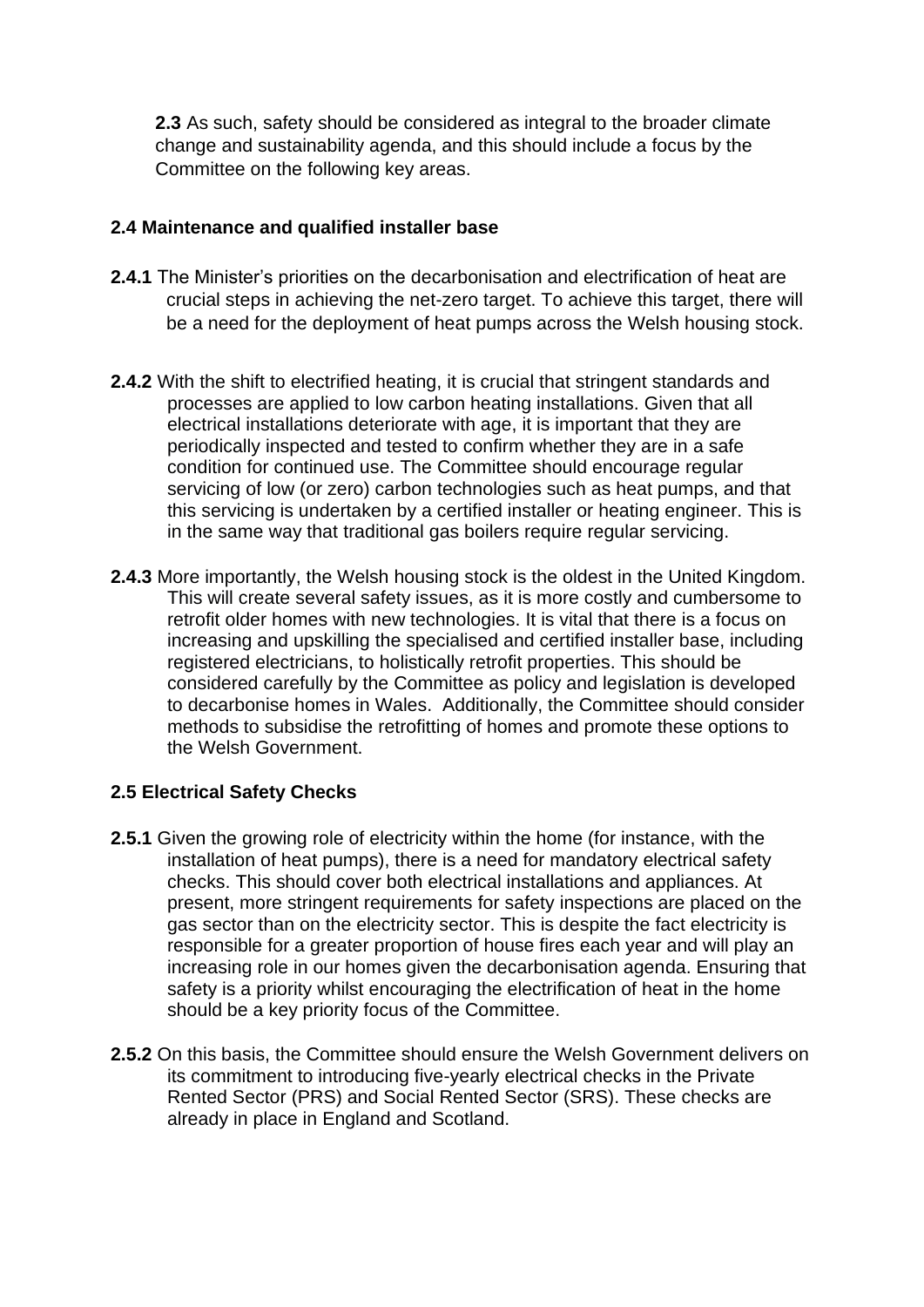## **2.6 Elderly and Vulnerable Populations**

**2.6.1** Relating to the elderly population, anyone over pension age who receives pension credit, council tax benefit or housing benefit can currently receive a free gas safety check from their energy supplier as part of Priority Services Register obligations. We believe this should be extended to include free electrical safety checks for the same group. Electricity causes a greater number of fires than gas

and the elderly are disproportionately impacted by deaths and injuries from fires caused by electricity.

**2.6.2** The Committee should encourage the Welsh Government to take proactive preventative steps to reduce the risks that electrical fires pose to Welsh residents. This could include wider discussions with the UK Government and energy suppliers who should consider launching free services including electrical safety checks to support the safety of vulnerable consumers as we transition away from gas.

#### **3. Circular Economy**

**3.1** Whilst the circular economy and the reuse of products has an important part to play in the decarbonisation agenda, it is essential that the safety of products (particularly electrical products) is maintained.

**3.2** To ensure the success of the circular economy (and specifically, that electrical products within the circular economy are safe), there needs to be clear product safety standards in place. The development of standards is needed on the repair, refurbishment, and reuse of products and components. This could include date stamps and life expectancy markings on white goods.

**3.3** Relatedly, product repairs need to be undertaken safely. This will likely be more important as repairs become commonplace (especially given right to repair legislation which the UK Government introduced in July 2021).

**3.4** Given that product safety is a reserved issue to the UK Government, this is an issue that the Welsh Government will need to work collaboratively on with the UK Government, particularly the Department for Business, Energy, and Industrial Strategy. This should include a review of eco-design regulations to ensure that they are fit for purpose within the context of a growing circular economy.

**3.5** In addition, the Committee should consider the need to develop a network of qualified and competent repairers. The Committee should promote this within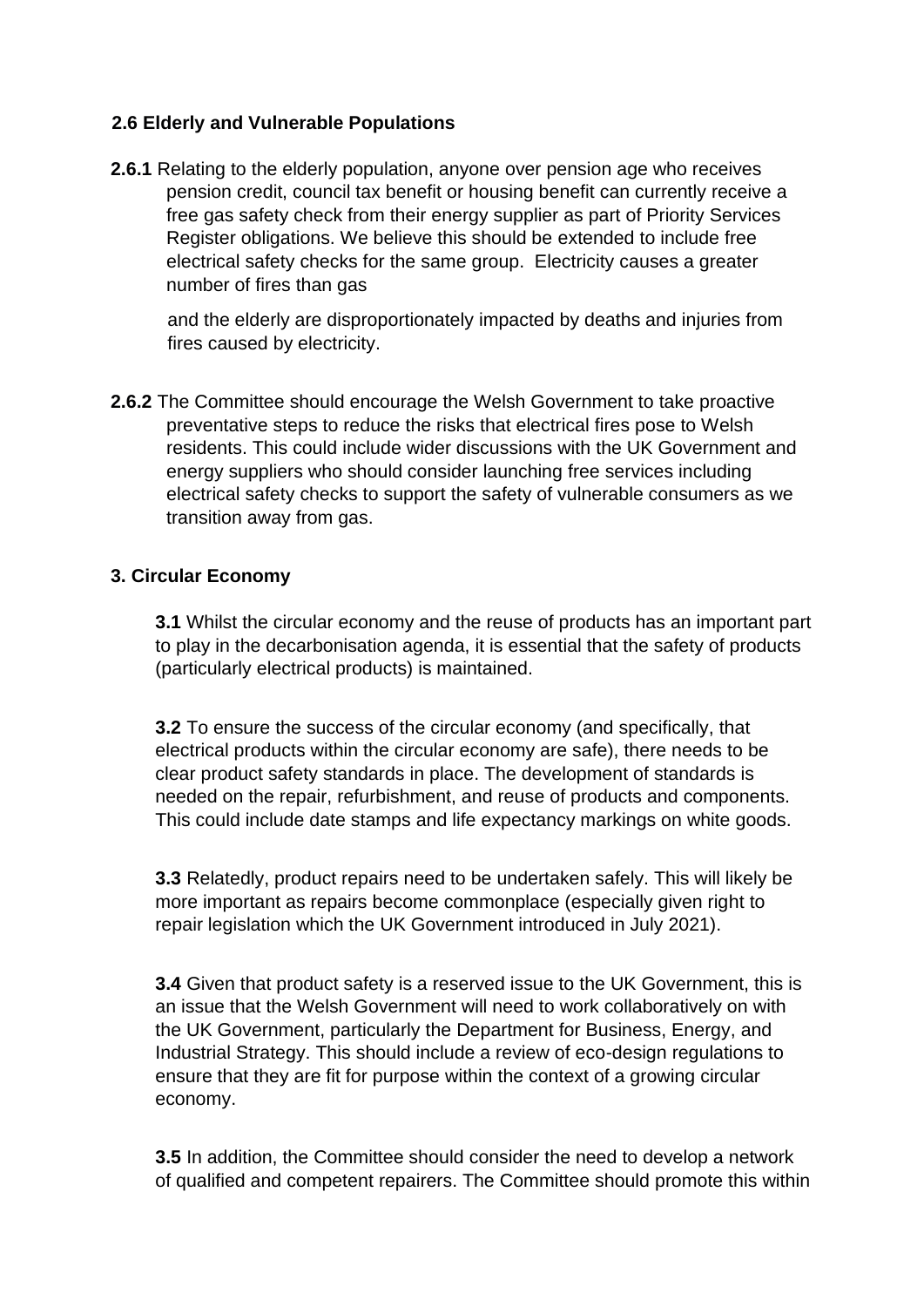the context of the circular economy to ensure that this element of the sustainability agenda is delivered with safety in mind.

**3.6** The Committee should also consider and advocate for consumer education and awareness raising campaigns by the Welsh Government on issues of repairability of products. Specifically, this should include awareness raising with the public that complex repairs, and refurbishments should only be undertaken by competent and qualified professions.

# **4. Transport**

**4.1** As part of the decarbonisation of transport, the UK Government has committed to banning new petrol and diesel vehicles by 2030<sup>ii</sup>.

**4.2** However, Electrical Safety First is concerned that safety considerations are not being adequately considered in this important area. In particular, the transition towards EVs needs to be coupled with associated behavioural changes to ensure that consumers are charging their EVs safely.

**4.3** A consumer survey of 1,500 EV owners, conducted for Electrical Safety First, found that consumers engage in a range of unsafe EV charging provides evidence of practices due to a lack of nearby charging infrastructure or appropriately installed domestic chargers<sup>iii</sup>. For instance, nearly three quarters of EV owners surveyed had used domestic multi-socket extension leads (not suitable for outdoor use) to charge from the mains in their home. This is despite nearly 90% of EV owners knowing that these extension leads are not suitable for outdoor use.

**4.4** Similarly, three quarters of EV owners relied on "daisy-chaining" (linking numerous extension leads together) to charge their vehicle and half had left extension leads out whilst it was raining. All these practices are unsafe, increasing the risk of electric shock and fire.

**4.5** There are also unique issues that affect EV owners depending on where they live and the geography of that area. For instance, the growing use of EVs in urban areas (such as Cardiff, Swansea, Newport, and Wrexham) may present challenges for renters and residents of properties that don't have access to private or on-street parking and lead to an increase in unsafe charging practises. By contrast, those living in rural areas are likely to suffer from "range anxiety" (a concern over where the nearest EV charging point is), and this in turn may lead to a dependence on unsafe charging methods.